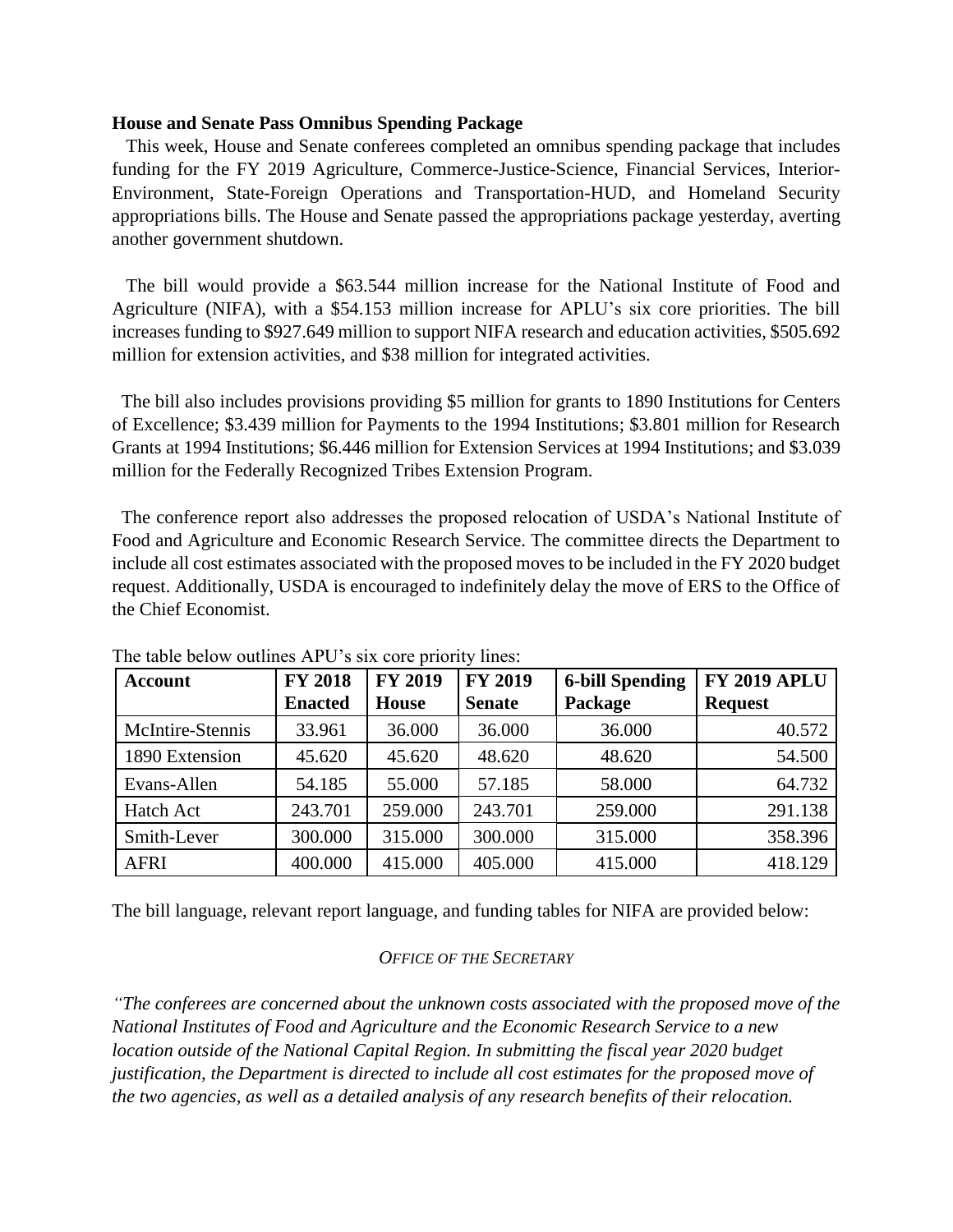*There is an expectation that this process will be followed in the future for any other potential proposed agency relocations by the Department.*

*The conferees support an indefinite delay in the proposed transfer of ERS to the Office of the Chief Economist. At this time, the conferees find it appropriate for ERS to remain under the Research, Education and Economics mission area. The conferees take this position as several questions remain about the merits of the proposed transfer as well as the proposed relocation of ERS outside of the National Capital Region. Insufficient information and justification relating to the reorganization and relocation make moving forward on these proposals premature at this time*."

# NATIONAL INSTITUTE OF FOOD AND AGRICULTURE RESEARCH AND EDUCATION ACTIVITIES

 For payments to agricultural experiment stations, for cooperative forestry and other research, for facilities, and for other expenses, \$927,649,000, which shall be for the purposes, and in the amounts, specified in the table titled ''National Institute of Food and Agriculture, Research and Education Activities'' in the joint explanatory statement accompanying this Act: *Provided*, That funds for research grants for 1994 institutions, education grants for 1890 institutions, capacity building for non-land-grant colleges of agriculture, the agriculture and food research initiative, veterinary medicine loan repayment, multicultural scholars, graduate fellowship and institution challenge grants, and grants management systems shall remain available until expended: *Provided further*, That each institution eligible to receive funds under the Evans-Allen program receives no less than \$1,000,000: *Provided further*, That funds for education grants for Alaska Native and Native Hawaiian-serving institutions be made available to individual eligible institutions or consortia of eligible institutions with funds awarded equally to each of the States of Alaska and Hawaii: *Provided further*, That funds for education grants for 1890 institutions shall be made available to institutions eligible to receive funds under 14 U.S.C. 3221 and 3222: *Provided further*, That not more than 5 percent of the amounts made available by this or any other Act to carry out the Agriculture and Food Research Initiative under 7 U.S.C. 450i(b) may be retained by the Secretary of Agriculture to pay administrative costs incurred by the Secretary in carrying out that authority.

| National Institute of Food and Agriculture<br><b>Extension Activities</b> |                            |           |  |  |
|---------------------------------------------------------------------------|----------------------------|-----------|--|--|
| (Dollars in Thousands)                                                    |                            |           |  |  |
| Hatch Act                                                                 | 7 U.S.C. 36la-i            | \$259,000 |  |  |
| McIntire-Stennis Cooperative Forestry Act                                 | 16 U.S.C. 582a through a-7 | 36,000    |  |  |
| Research at 1890 Institutions (Evans-Allen                                |                            |           |  |  |
| Program)                                                                  | 7 U.S.C. 3222              | 58,000    |  |  |
| Payments to the 1994 Institutions                                         | 7 U.S.C. 301 note          | 3,439     |  |  |
| <b>Education Grants for 1890 Institutions</b>                             | 7 U.S.C. 3152(b)           | 19,336    |  |  |
| <b>Education Grants for Hispanic-Serving Institutions</b>                 | 7 U.S.C. 3241              | 9,219     |  |  |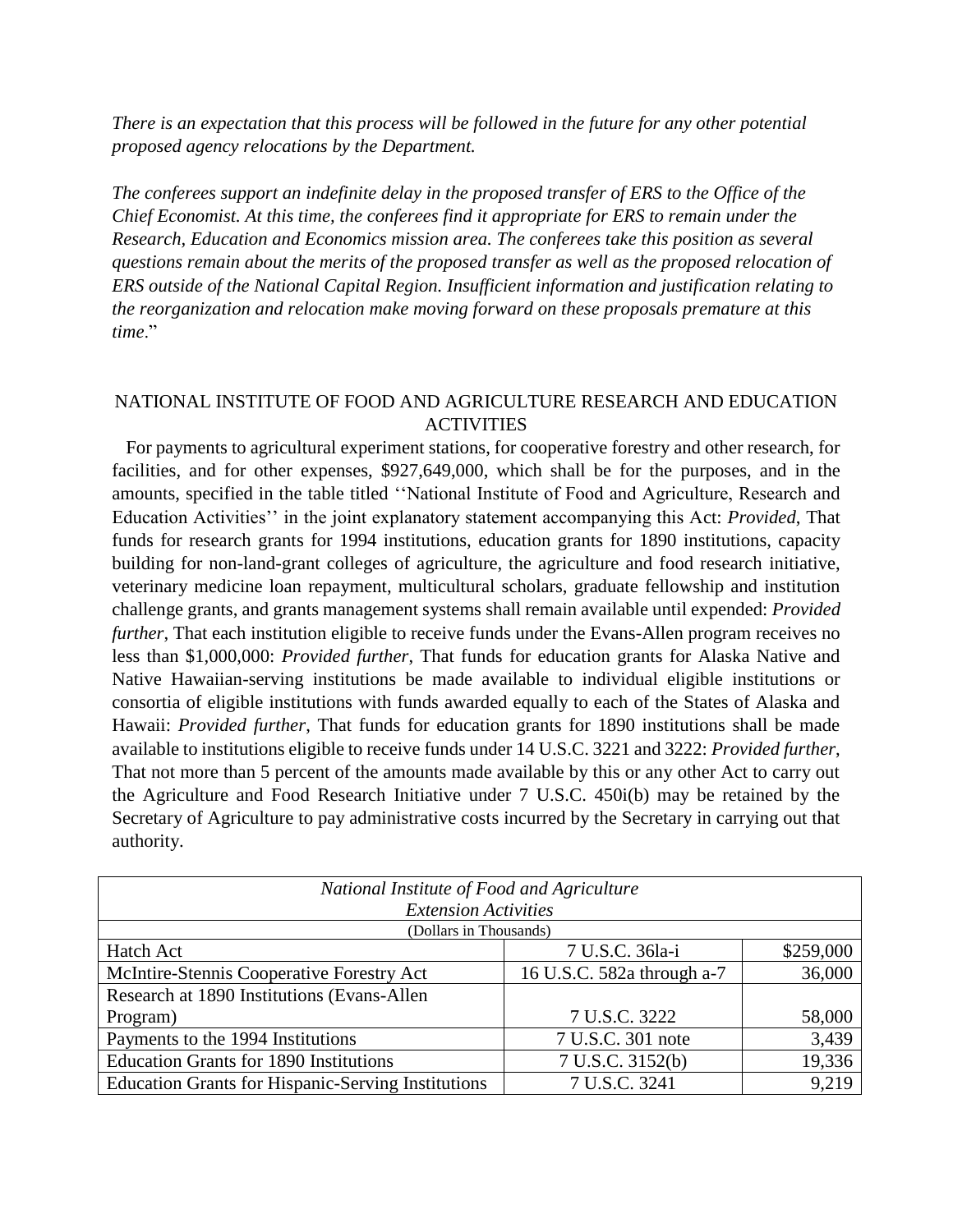| <b>Education Grants for Alaska Native and Native</b> | 7 U.S.C. 3156          |           |
|------------------------------------------------------|------------------------|-----------|
| <b>Hawaiian Serving Institutions</b>                 |                        | 3,194     |
| <b>Research Grants for 1994 Institutions</b>         | 7 U.S.C. 301 note      | 3,801     |
| Capacity Building for Non-Land-Grant Colleges of     |                        |           |
| Agriculture                                          | 7 U.S.C. 3319i         | 5,000     |
|                                                      | 7 U.S.C. 3222b-2, 3362 |           |
| <b>Grants for Insular Areas</b>                      | and 3363               | 2,000     |
| Agriculture and Food Research Initiative             | 7 U.S.C. 450i(b)       | 415,000   |
| Veterinary Medicine Loan Repayment                   | 7 U.S.C. 315la         | 8,000     |
| Veterinary Services Grant Program                    | 7 U.S.C. 315lb         | 3,000     |
| <b>Continuing Animal Health and Disease Research</b> | 7 U.S.C. 3195          | 4,000     |
| Program                                              |                        |           |
| Supplemental and Alternative Crops                   | 7 U.S.C. 3319d         | 1,000     |
| Multicultural Scholars, Graduate Fellowship and      | 7 U.S.C. 3152(b)       |           |
| <b>Institution Challenge Grants</b>                  |                        | 9,000     |
| Secondary and 2-year Post-Secondary Education        | 7 U.S.C. 3152(j)       | 900       |
| <b>Aquaculture Centers</b>                           | 7 U.S.C. 3322          | 5,000     |
|                                                      | 7 U.S.C. 5811,5812,    | 37,000    |
| Sustainable Agriculture Research and Education       | 5831, and 5832         |           |
| <b>Farm Business Management</b>                      | 7 U.S.C. 5925f         | 2,000     |
| <b>Sun Grant Program</b>                             | 7 U.S.C. 8114          | 3,000     |
| Alfalfa and Forage Research Program                  | 7 U.S.C. 5925          | 3,000     |
| Minor Crop Pest Management (IR-4)                    | 7 U.S.C. 450i(c)       | 11,913    |
| <b>Special Research Grants:</b>                      | 7 U.S.C. 450i(c)       |           |
| Global Change/UV Monitoring                          |                        | 1,405     |
| Potato Research                                      |                        | 2,750     |
| <b>Aquaculture Research</b>                          |                        | 2,000     |
| <b>Total, Special Research Grants</b>                |                        | 6,155     |
| Necessary Expenses of Research and Education         |                        |           |
| Activities:                                          |                        |           |
| <b>Grants Management System</b>                      |                        | 7,830     |
| Federal Administration--other Necessary Expenses     |                        |           |
| for Research and Education Activities                |                        | 11,862    |
| <b>Total, Necessary Expenses</b>                     |                        | 19,692    |
| <b>Total, Research and Education Activities</b>      |                        | \$927,649 |

### EXTENSION ACTIVITIES

 For payments to States, the District of Columbia, Puerto Rico, Guam, the Virgin Islands, Micronesia, the Northern Marianas, and American Samoa, \$505,692,000, which shall be for the purposes, and in the amounts, specified in the table titled ''National Institute of Food and Agriculture, Extension Activities'' in the joint explanatory statement accompanying this Act: *Provided*, That funds for facility improvements at 1890 institutions shall remain available until expended: *Provided further*, That institutions eligible to receive funds under 7 U.S.C. 3221 for cooperative extension receive no less than \$1,000,000: *Provided further*, That funds for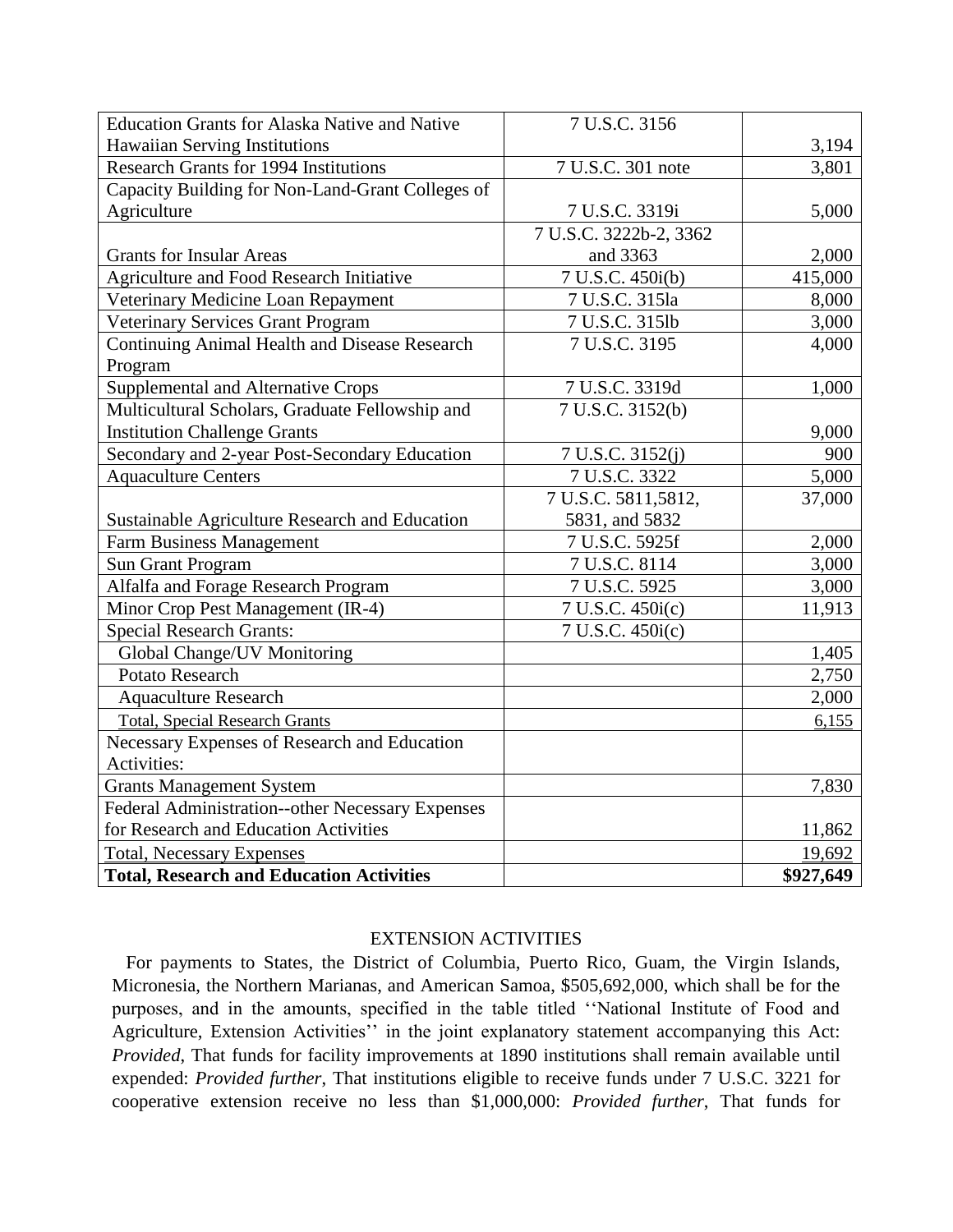cooperative extension under sections 3(b) and (c) of the Smith-Lever Act (7 U.S.C. 343(b) and (c)) and section 208(c) of Public Law 93–471 shall be available for retirement and employees' compensation costs for extension agents.

| National Institute of Food and Agriculture                                                              |                        |           |  |  |
|---------------------------------------------------------------------------------------------------------|------------------------|-----------|--|--|
| <b>Extension Activities</b>                                                                             |                        |           |  |  |
| (Dollars in Thousands)<br>7 U.S.C. 343(b) and (c) and<br>Smith-Lever, Section 3(b) and (c) programs and |                        |           |  |  |
| Cooperative Extension                                                                                   | 208(c) of P.L. 93-471  | \$315,000 |  |  |
| <b>Extension Services at 1890 Institutions</b>                                                          | 7 U.S.C. 3221          | 48,620    |  |  |
| <b>Extension Services at 1994 Institutions</b>                                                          | 7 U.S.C. 343(b)(3)     | 6,446     |  |  |
|                                                                                                         | 7 U.S.C. 3222b         | 19,730    |  |  |
| Facility Improvements at 1890 Institutions<br><b>Renewable Resources Extension Act</b>                  |                        |           |  |  |
|                                                                                                         | 16 U.S.C. 1671 et seq. | 4,060     |  |  |
| Rural Health and Safety Education Programs                                                              | 7 U.S.C. 2662(i)       | 3,000     |  |  |
| Food Animal Residue Avoidance Database                                                                  |                        |           |  |  |
| Program                                                                                                 | 7 U.S.C. 7642          | 2,500     |  |  |
| Women and Minorities in STEM Fields                                                                     | 7 U.S.C. 5925          | 400       |  |  |
| Food Safety Outreach Program                                                                            | 7 U.S.C. 7625          | 8,000     |  |  |
| Food & Ag Service Learning                                                                              | 7 U.S.C. 7633          | 1,000     |  |  |
| <b>Farmer Stress Assistance Network</b>                                                                 |                        | 2,000     |  |  |
| Smith-Lever, Section 3(d):                                                                              | 7 U.S.C. 343(d)        |           |  |  |
| Food and Nutrition Education                                                                            |                        | 69,000    |  |  |
| Farm Safety and Youth Farm Safety Education                                                             |                        |           |  |  |
| Programs                                                                                                |                        | 4,610     |  |  |
| New Technologies for Agricultural Extension                                                             |                        | 1,550     |  |  |
| Children, Youth, and Families at Risk                                                                   |                        | 8,395     |  |  |
| Federally Recognized Tribes Extension Program                                                           |                        | 3,039     |  |  |
| Total, Section 3(d)                                                                                     |                        | 86,594    |  |  |
| Necessary Expenses of Extension Activities:                                                             |                        |           |  |  |
| Agriculture in the K-12 Classroom                                                                       | 7 U.S.C. 3152(j)       | 552       |  |  |
| Federal Administration-Other Necessary Expenses                                                         |                        |           |  |  |
| for Extension Activities                                                                                |                        | 7,790     |  |  |
| <b>Total, Necessary Expenses</b>                                                                        |                        | 8,342     |  |  |
| <b>Total, Extension Activities</b>                                                                      |                        | \$505,692 |  |  |

## INTEGRATED ACTIVITIES

 For the integrated research, education, and extension grants programs, including necessary administrative expenses, \$38,000,000, which shall be for the purposes, and in the amounts, specified in the table titled ''National Institute of Food and Agriculture, Integrated Activities'' in the joint explanatory statement accompanying this Act: *Provided*, That funds for the Food and Agriculture Defense Initiative shall remain available until September 30, 2020: *Provided* further, That notwithstanding any other provision of law, indirect costs shall not be charged against any